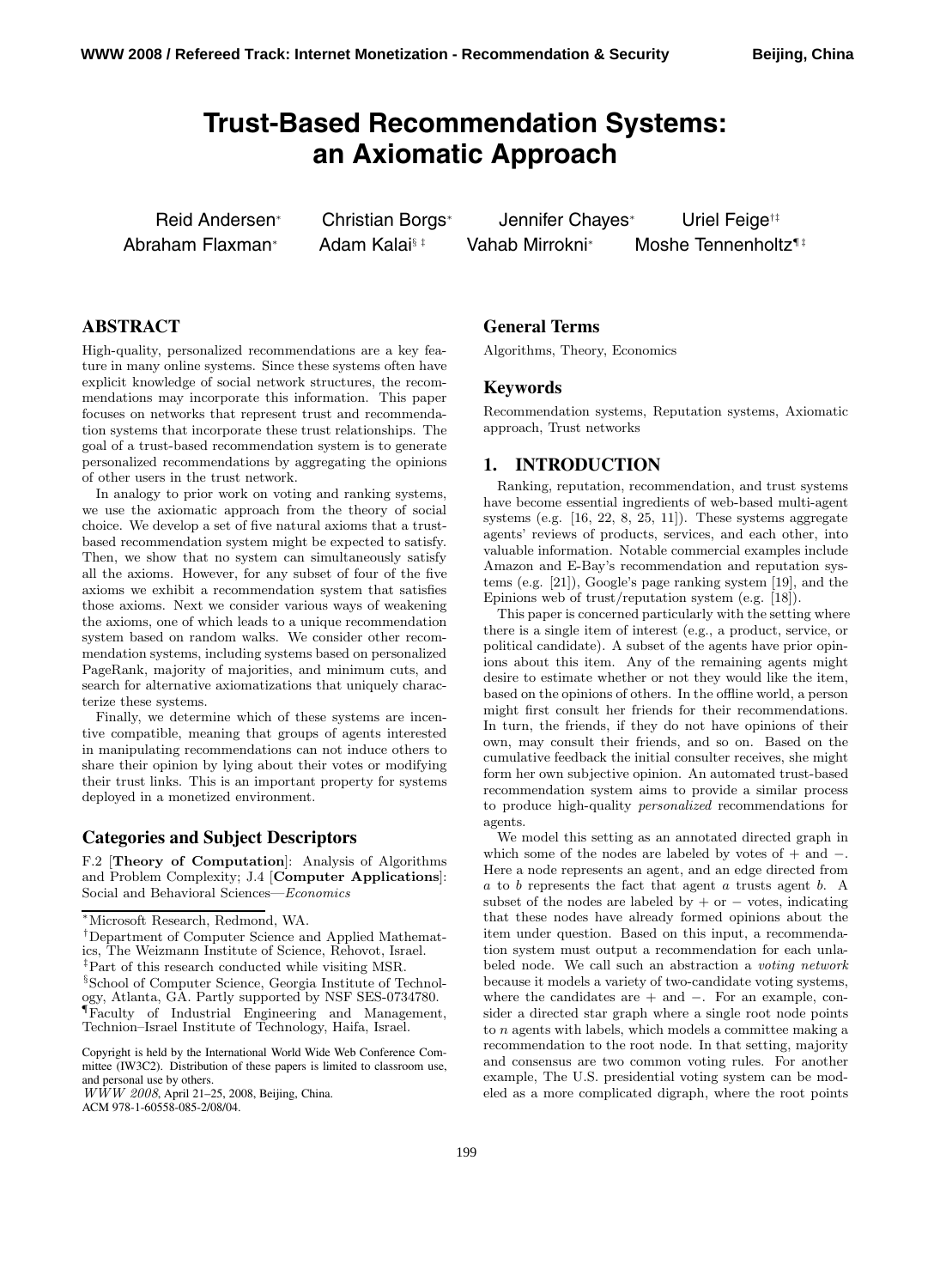to nodes representing the members of the electoral college, and the electoral college nodes point to nodes representing the voters in the state or congressional district that they represent.

A multitude of recommendation systems have been proposed and implemented, and many fit in to the networkbased framework described above. This raises the question of how to determine the relative merits of alternative approaches to providing trust-based recommendations. The task of comparing recommendation systems is complicated by the difficulty of producing an objective measure of recommendation quality.

We begin with an impossibility theorem: for a small, natural set of axioms, there is no recommendation system simultaneously consistent with all axioms in the set. However, for any proper subset of the axioms there exists a recommendation system that satisfies all axioms in the subset. We consider two ways past this negative result, both by replacing the *transitivity* axiom (defined below). We prove that there are recommendation systems consistent with both new sets of axioms. We also show that when one of these new sets is augmented with an additional axiom, the resulting set of axioms is uniquely satisfied by a recommendation system based on random walks.

We also consider the descriptive approach, in which we characterize existing (acyclic) systems, like simple committees and the U.S. presidential elections, by a simple majority axiom. We generalize this to an axiom that leads to a unique "minimum cut" system on general undirected (possibly cyclic) graphs.

Prior work on personalized ranking systems has produced a ranking system called *personalized PageRank* [13]. This system can be translated into a recommendation system by augmenting it to handle votes, creating a natural hybrid of a ranking and recommendation system. The details are discussed in Section 3.4.

We define a notion of incentive compatibility for recommendation systems. This is important when designing systems for deployment in monetized settings, because, as experience has shown, self-interested agents will not respect the rules of the system when there is money to be made by doing otherwise. We find that all of the recommendation systems for which we provide a characterizing set of axioms turn out to be incentive compatible, including the random walk system, majority of majorities system, and minimum cut system. In contrast, the personalized PageRank system and various other natural systems are not incentive compatible.

For simplicity, this paper focuses on the case of unweighted multigraphs and binary votes. Most of our observations carry over to the more general cases of weighted graphs and fractional votes.

The rest of this paper is organized is follows. The next section contains related work. Section 1.2 is a brief summary of our axioms, algorithms, and results. Some formal definitions and notations appear in Section 2, and in Section 3 we present some recommendation systems. In Section 4 we formally define our axioms. Section 5 provides the outline of the proofs of our results. Section 6 shows that our systems are incentive compatibility.

## **1.1 Related Work**

There are several ways to study recommendation systems.

Standard evaluation tools include simulations and field experiments (e.g. [7, 21, 15]). In addition, one may also consider computational properties of suggested systems.

Our work builds on previous work on axiomatizations of ranking systems. The literature on the axiomatic approach to ranking systems deals with both global ranking systems [1, 2, 24, 9, 25, 4, 5] and personalized ranking systems [7, 10, 3, 17]. Personalized ranking systems are very close to trustbased recommendation systems. In such systems, agents rank some of the other agents. Then an aggregated ranking of agents, personalized to the perspective of a particular agent, is generated based on that information. However, previous studies on the axiomatic approach have not been concerned with situations where the participants share reviews or opinions on items of interest which are not the other agents in the system.

Many existing recommendation system are based on collaborative filtering (CF), which is a completely different approach than the trust-based systems considered in this paper. An axiomatic approach to analyzing CF systems appears in [20]. Combining trust-based and CF approaches is a direction of current research [23].

#### **1.2 Overview of Results**

We model a *voting network* by a partially labeled directed multigraph whose nodes represent agents. A subset of the nodes, called *voters*, is labeled with votes of + and −. The remaining nodes are *nonvoters*. The recommendation system must assign, to each *source* nonvoter, a *recommendation* in  $\{-,0,+\}.^1$ 

Below we informally summarize our axioms. Many of them are illustrated in Figure 1. We caution that our aim is only to succinctly convey the spirit of the axioms; formal definitions are found in Section 2.

- 1. **Symmetry.** Isomorphic graphs result in corresponding isomorphic recommendations (anonymity), and the system is also symmetric with respect to  $+$  and  $-$  votes (neutrality).
- 2. **Positive response.** If a node's recommendation is 0 and an edge is added to  $a +$  voter, then the former's recommendation becomes +.
- 3. **Independence of Irrelevant Stuff (IIS).** A node's recommendation is independent of agents not reachable from that node. Recommendations are also independent of edges leaving *voters*.
- 4. **Neighborhood consensus.** If a nonvoter's neighbors *unanimously* vote  $+$ , then the recommendation of *other* nodes will remain unchanged if that node instead becomes a + voter.

If, in a particular graph, a source node is recommended +, then we say that the source trusts the set of agents that voted + more than those that voted −. The following axiom states that this relation should be transitive, as we imagine varying the votes of various subsets of agents.

5. **Transitivity**. For any graph  $(N, E)$  and disjoint sets  $A, B, C \subseteq N$ , for any source s, if s trusts A more than  $B$ , and s trusts  $B$  more than  $C$ , then s trusts  $A$  more than C.

<sup>&</sup>lt;sup>1</sup>It is easy to see, e.g., a three-node network, that symmetry (Axiom 1) is impossible with  $\pm$  recommendations alone.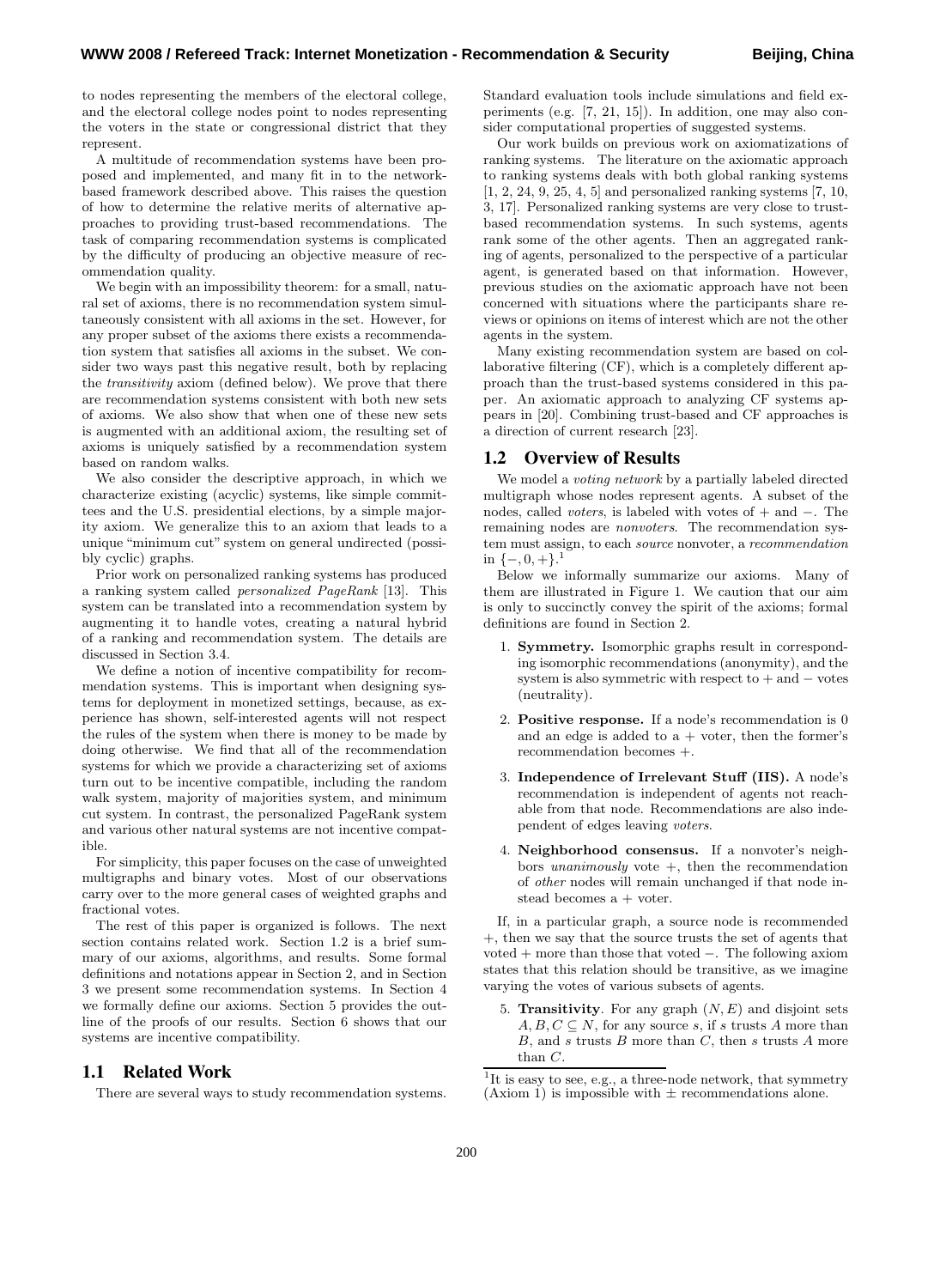

**Figure 1: Illustrative voting networks. Labels** ± **indicate votes, not recommendations. a) IIS: Node** s**'s recommendation does not depend on any of the dashed node or dashed edges, since we ignore unreachable nodes as well as edges out of voters. b) Neighborhood consensus: Node** v **can be assigned + vote. c) If the recommendation for** s is + **then** we say s **trusts**  $\{v\}$  more than  $\{u\}$ . d) Trust propagation: The dashed edges **the upper part can be removed and replaced by dashed edges in the lower part. e) Scale invariance: Edges leaving** s **are tripled without consequence. f) No groupthink: The three nonvoting nodes cannot all be given + recommendations.**

Theorem 1. *Axioms 1-5 are inconsistent. Any proper subset of these axioms is satisfied by some recommendation system.*

Instead of transitivity, we consider the following two axioms. Similar axioms have been used in the axiomatization of PageRank in the context of ranking systems [2].

- 6. **Trust propagation.** Suppose node u trusts nonvoter  $v.$  Suppose that  $u$  has  $k$  edges to  $v$  and  $v$  has  $k$  edges to other nodes. Then the edges from  $u$  to  $v$  can be replaced directly by edges from  $u$  to the nodes that v trusts without changing any resulting recommendations.
- 7. **Scale invariance.** Duplicating the outgoing edges of a node does not change recommendations.

We specify a *random walk algorithm*, a (deterministic) algorithm that computes a recommendation for node s by considering a (hypothetical) random walk in the directed graph that starts at node s and follows outgoing edges, uniformly at random, until the first voter is reached. Its recommendation for s is based on whether it is *more likely* that the first voter reached votes + or −. The system computed by the random walk algorithm is called the *Random Walk recommendation system* (RW).

Theorem 2. *Axioms 1-4 and 6-7 are satisfied uniquely by RW.*

As we will see in the proof of Theorem 1, the transitivity axiom and the IIS axiom are hard to reconcile because IIS implies the edges out of the voting nodes do not matter while transitivity implies that the sets in the trust graph must obey a certain relation regardless of who is voting. A weaker version of transitivity which does not conflict with IIS is the following:

5'. **Sink Transitivity.** For any graph  $(N, E)$  and any disjoint sets  $A, B, C \subseteq N$  for which  $A, B, C$  contain only vertices with out-degree  $0$ , for any source  $s$ , if  $s$ trusts  $A$  more than  $B$  and  $s$  trusts  $B$  more than  $C$ , then s trusts A more than C.

THEOREM 3. Axioms 1-4 and 5' are satisfied by RW.

We also consider axioms which lead uniquely to known recommendation systems:

- 8. **Majority.** The recommendation of a node should be equal to the majority of the votes and recommendations of its trusted neighbors.
- 9. **No groupthink.** Suppose a set of nonvoters unanimously have the same nonzero recommendation. Then their recommendation should equal the majority of their trusted (external) neighbors' votes and recommendations.

The majority axiom represents a reasonable semantics — an agent might like to wait for its trusted neighbors to receive a recommendation and then take a simple majority. However, this axiom alone still permits a large clique of nonvoters to all have positive recommendations when they only point to external agents with negative recommendations (see Figure 1f).

The no-groupthink axiom is a natural extension to larger sets. It *implies* the majority axiom when one considers just singleton sets.

Unfortunately, on general directed graphs axiom 9 is inconsistent. However, it is a statement about a single graph G, so we can consider it on limited classes of graphs. Two interesting classes of graphs are directed acyclic graphs and undirected graphs,where axioms 8 and 9 lead uniquely to two interesting solutions. These are the majority-of-majorities and minimum-cut systems are defined in Section 3.

Theorem 4. *(a) Axiom 8 on a rooted DAG implies the majority-of-majorities system. (b) Axiom 9 on an undirected graph implies the min-cut recommendation system.*

#### **2. NOTATION AND DEFINITIONS**

Following the motivation provided in the previous section, we now formally define the basic setting of a *trust-based recommendation system*. In the remainder of the paper, we refer to such systems simply as *recommendation systems*, for brevity.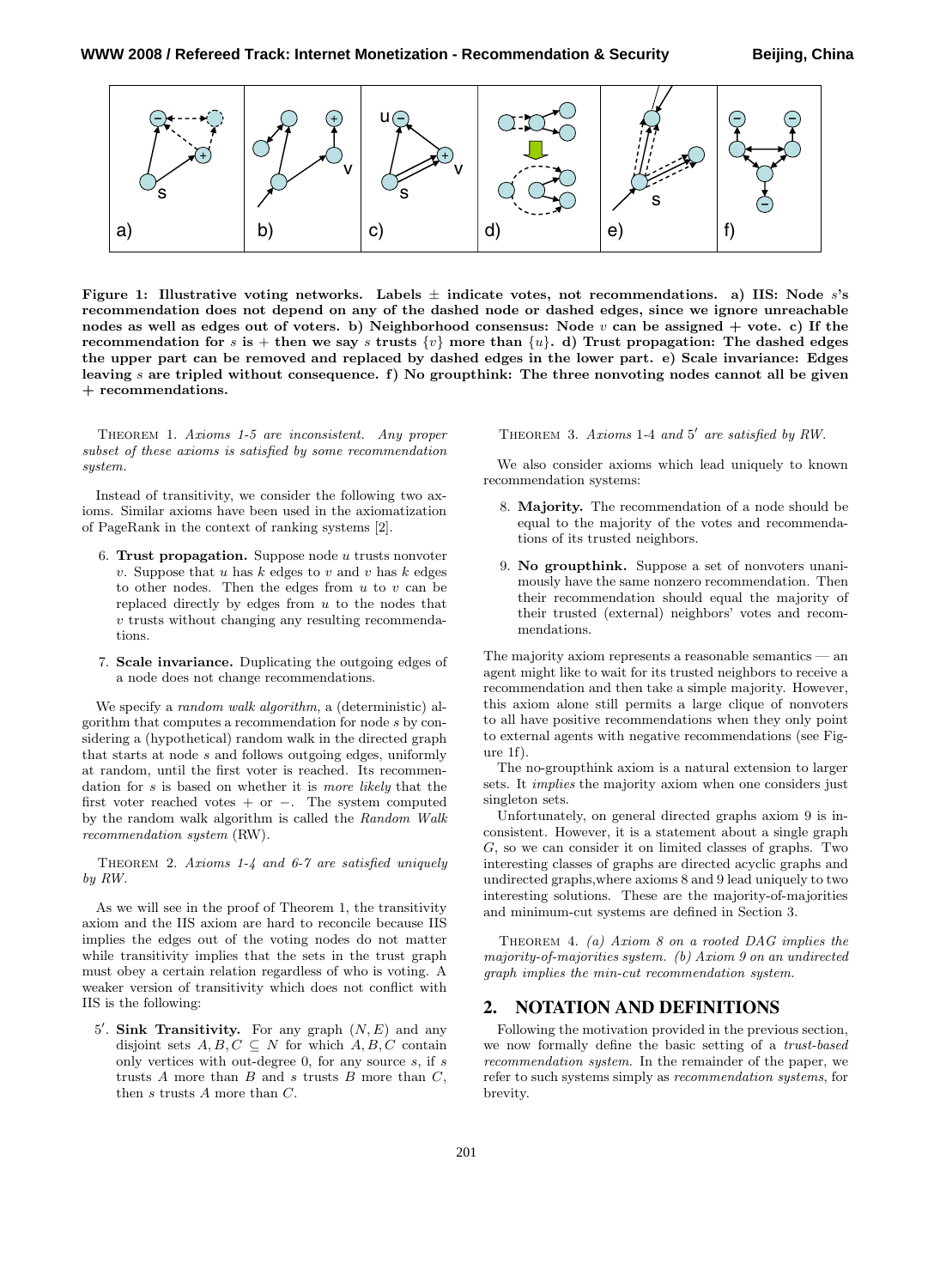Definition 1. *A* **voting network** *is a directed anno* $tated$  multigraph  $G = (N, V_+, V_-, E)$  where N is a set of *nodes,*  $V_+, V_- \subseteq N$  *are disjoint subsets of positive and negative voters, and*  $E \subseteq N^2$  *is a multiset of edges with parallel edges allowed but no self-loops.*

When  $V_+$  and  $V_-\$ are clear from context, we denote the set of **voters** by  $V = V_+ \cup V_-$  and the set of **nonvoters** by  $\overline{V} = N \setminus V$ .

Definition 2. *A* **recommendation system** R *takes as input a voting network* G *and source*  $s \in \overline{V}$  *and outputs* **recommendation**  $R(G, s) \in \{-, 0, +\}.$ 

For convenience, we will use  $R_+(G)$ ,  $R_-(G)$ , and  $R_0(G)$  to denote the set of sources to which  $R$  gives a particular recommendation, i.e.  $R_+ = \{s \in V \mid R(G, s) = +\}.$  Also, we define  $R(G) = \langle R_+(G), R_-(G), R_0(G) \rangle$ .

We denote by sgn :  $\mathbb{R} \to \{-, 0, +\}$  the function that computes the sign of its input. We denote by  $\text{Pred}_E(v)$  and  $Succ_{E}(v)$  the multisets of nodes that point to v and that  $v$  points to, respectively (where, for example,  $u$  appears in  $Pred_E(v)$  with multiplicity equal to the number of arcs  $(u, v)$ in multiset  $E$ ).

Given a multiset of recommendations,  $S \subseteq \{-,0,+\}$ , we define the *majority*  $MAJ(S)$  to be: + if more than half the elements of S are  $+$ ;  $-$  if more than half of S are  $-$ ; and 0 otherwise.

## **3. SYSTEMS AND ALGORITHMS**

#### **3.1 Random Walk System (RW)**

We first describe a recommendation system based on random walks. Given a voting network  $G = (N, V_+, V_-, E)$  and a source  $s \in \overline{V}$ , the random walk system simulates the following: start a walker at node s and, at each step, choose an outgoing edge uniformly at random and follow it to the destination node. Continue this random walk until a node with a  $\pm$  vote is reached, or until a node with no outgoing edges is reached (note this walk may reach a node whose strongly connected component contains no voters, and thus never terminate). Let  $p_s$  be the probability that the random walk terminates at a node with positive vote and  $q_s$ be the probability that the random walk terminates at node with negative vote. Let  $r_s = p_s - q_s$ . The **random walk recommendation system** recommends  $sgn(r_s)$  to s.

The algorithm given in Figure 2 correctly computes recommendations as defined by the RW system. To see this, first note that, for any node that cannot reach a voter, the recommendation must be 0 in both the RW system and the RW algorithm. Next, probabilistic arguments show that the equations defined must be obeyed by the random walk. Finally, the uniqueness of the solution follows from the fact that, with probability 1, the random walk will reach a vertex in  $S \cup V_+ \cup V_-.$  Also note that the algorithm can be implemented efficiently and in polynomial time.

As stated in Theorem 2 (Section 1.2), the RW recommendation system is the unique system which satisfies axioms 1-4 and 6-7. The formal definitions of these axioms appear in Section 4 and the proof of Theorem 2 is sketched in Section 5 and provided in full in Appendix B. Theorem 3 states that RW satisfies 1-4 and 5 . The proof of this is omitted.

Input:  $G = (N, V_+, V_-, E), s \in \overline{V}$ . Output: recommendation  $\in \{-,0,+\}.$ 

- 1. Let  $S \subseteq \overline{V}$  be the set of nonvoters that cannot reach any voter.
- 2. For each  $v \in N$ , create a variable  $r_v \in \mathbb{R}$ . Solve the following from  $r_v$ :

$$
r_v = \begin{cases} 0, & \text{if } v \in S \\ 1, & \text{if } v \in V_+ \\ -1, & \text{if } v \in V_- \\ \frac{\sum_{w \in \text{Succ}_E(v)} r_w}{|\text{Succ}_E(v)|}, & \text{otherwise} \end{cases}
$$

3. Output  $sgn(r_s)$ .

**Figure 2: The random walk algorithm. (Recall that**  $V = V_+ \cup V_-$  is the set of voters and  $\overline{V} = N \setminus V$  is the **set of nonvoters.)**

#### **3.2 Majority-of-Majorities (MoM)**

The system in this section and in the next seem quite different at first glance, but both derive from the same single axiom.

In this section, we present a system that is well defined only when the graph underlying the voting network is a Directed Acyclic Graph (DAG). Nodes in a finite DAG can always be partitioned into a finite number of *levels*. In level 0, nodes have out-degree 0. In each level  $i \geq 1$ , nodes have edges only to nodes in level  $i < i$ .

The **Majority-of-majorities** system assigns a recommendation as follows: each nonvoter that is a sink (i.e. in level 0) receives recommendation 0; each voter in level i receives a recommendation equal to the majority of the *recommendations and votes* of its outgoing neighbors (where multiple edges are counted multiple times). This can be computed recursively by an efficient algorithm. Recall that we use the definition of Majority from Section 2, which is conservative in the sense that in order to have a non-zero recommendation, there must be a strict majority of matching recommendations.

As stated in Theorem 4a, the majority-of-majorities recommendation system is the unique system which satisfies axiom 8 when the voting network is a DAG. The proof of Theorem 4 is sketched in Section 5 and provided in full in Appendix C.

#### **3.3 Minimum Cut System (min-cut)**

Let  $G = (N, V_+, V_-, E)$  be a voting network. Let  $E' \subseteq E$ be the set of edges in  $E$  that originate at nonvoters, i.e., eliminate edges out of voters. We say that cut  $C \subseteq E'$  is a  $(V_+, V_-)$ -cut of G if there is no path from  $V_+$  to  $V_-$  using edges in  $E' \setminus C$ . We say that C is a min-cut of G if its *size* |C| is minimal among all  $(V_+, V_-)$ -cuts.

The **minimum cut system** can be defined as follows. The recommendation of a source  $s$  is  $+$  if in *all* min-cuts there is a path from s to  $V_+$  among edges in  $E' \setminus C$ . The recommendation is  $-$  if all min-cuts leave a path from  $s$  to V−. Otherwise, the recommendation is 0.

This may be computed as follows: first, compute a mincut C in G. Next, consider network  $G_{+}$  which is formed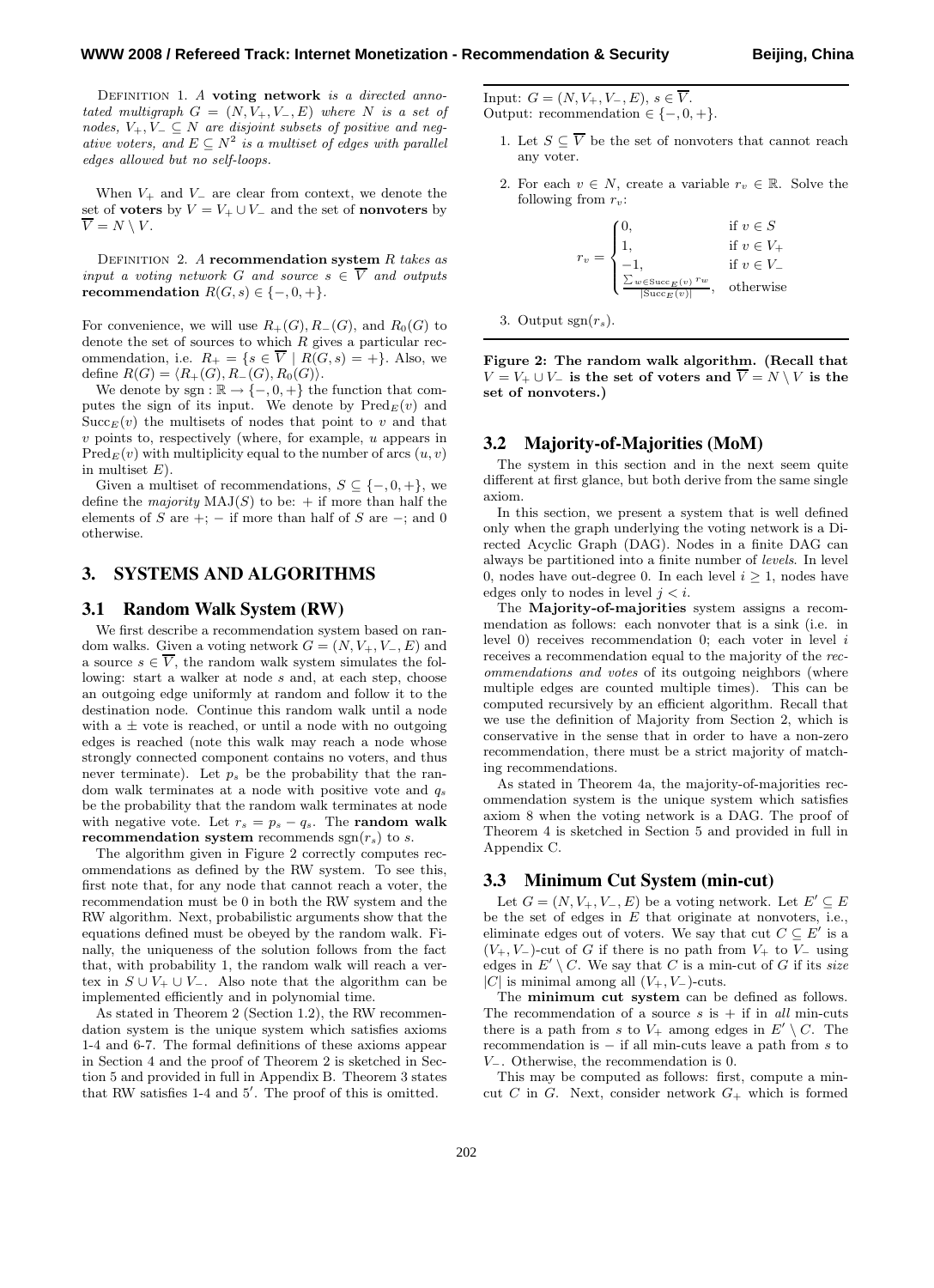from  $G$  by adding an edge from source  $s$  to  $a +$  voter, and compute  $C_+$  in  $G_+$ . If  $|C| < |C_+|$  then the recommendation is −. Otherwise, consider network G−, formed from G by adding an edge from s to a – voter. For a min-cut  $C_$  of  $G_$ , if  $|C|$  <  $|C_-\rangle$  then the recommendation for s is +. Otherwise, the recommendation for s is 0. This can be computed in polynomial time by repeatedly using a polynomial-time algorithm for  $(s, t)$ -minimum cut. To see that it correctly computes the min-cut recommendation, note that if s is connected to  $V_+$  in all min-cuts then adding an edge from s to a – voter will create a path from  $V_$  to  $V_+$  in all min-cuts. This will increase the min-cut cost by 1. On the other hand, if there is a cut of G where s is not connected to  $V_{+}$ , then this edge set will still be a cut in  $G_-\,$  so the min-cut cost will not increase. Similarly,  $|C|$  <  $|C_+|$  if and only if s is connected to  $V_$  in all min-cuts of  $G$ . In the remaining case, the sizes of all three min-cuts will be the same because there are some min-cuts in which s is connected to  $V_-\$  and some in which s is connected to  $V_+$ .

As stated in Theorem 4b, the min-cut recommendation system is the unique system which satisfies axiom 8 on undirected graphs. The proof of Theorem 4 is sketched in Section 5 and provided in full in Appendix C.

#### **3.4 Personalized PageRank System**

In designing a recommendation system, we can consider systems based on aggregating the *level of trust* a node has for other nodes. The idea is to define a trust level  $w_{uv}$  for any two nodes  $u$  and  $v$  in the network, and to compute the recommendation for a nonvoter  $u$  by comparing two values:  $W_+(u) = \sum_{v \in V_+} w_{uv}$  and  $W_-(u) = \sum_{v \in V_-} w_{uv}$ .

A natural way to capture the level of trust in a network is to apply a personalized ranking system such as personalized PageRank (as introduced by Haveliwala in [13]). The personalized PageRank of node  $v$  for a node  $u$  is denoted by  $ppr_{\alpha}(u \to v)$ , and is defined to be the probability mass at node v in the stationary distribution of a biased random walk  $\mathcal{R}_{\alpha}(u)$  with restart probability  $\alpha \in (0,1)$ . The random walk  $\mathcal{R}_{\alpha}(u)$  is defined as follows: at each step, with probability  $\alpha$ , we restart the random walk at node  $u$ ; and with probability  $1 - \alpha$ , we go uniformly to one of the outgoing neighbors, i.e, from a node  $w$  we go to one of the neighbors of w with probability  $\frac{1-\alpha}{\text{out-degree}(w)}$ ; if there are no outgoing neighbors, we restart the walk at node  $u$ . Note that, unlike the RW system in Section 3.1, this random walk continues regardless of whether the vertex it is currently visiting is a voter or nonvoter. The personalized PageRank values can be computed efficiently by simulating this random walk. For details of computation and extensions, see [13, 14].

Using this notation, the personalized PageRank recommendation system is as follows: Given a voting network  $G = (N, V_+, V_-, E)$ , and a parameter  $\alpha$ , we compute the personalized PageRank  $\text{ppr}_{\alpha}(u \rightarrow v)$  for all pairs of nodes. For a nonvoter s, we compute  $W_+(s) = \sum_{v \in V_+} \text{ppr}_\alpha(s \to v),$ and  $W_-(s) = \sum_{v \in V_-} \text{ppr}_{\alpha}(s \to v)$ , and we set  $R(G, s) =$  $sgn(W_{+} - W_{-}).$ 

It is not hard to see that the personalized PageRank system satisfies the axioms symmetry, positive response, and transitivity, but it does not satisfy the axioms IIS, and neighborhood consensus. The proofs of these statements are omitted due to space constraints.

#### **4. AXIOMS**

We are now ready to consider various properties of recommendation systems as candidate axioms. These properties are motivated by related literature on social choice and ranking systems, and also by the machinery used in practical recommendation systems. Similar to other axiomatic studies, the choice of axioms is to some extent arbitrary, and other sets of axioms are possible. Nevertheless, we believe that any one of our axioms by itself does capture a desirable property for recommendation systems, and that the study of the combination of these axioms leads to informative insights and interesting algorithms.

The first property, symmetry, is purely structural. The symmetry axiom contains two parts, anonymity and neutrality. Anonynmity means that the names of the agents do not matter for the source node; all that matters is the structure of the trust graph and the votes provided. Neutrality means that the values  $+/-$  are arbitrary.

AXIOM 1. **(Symmetry)** Let  $G = (N, V_+, V_-, E)$  be a *voting network.* Anonymity: *For any permutation*  $\pi : N \rightarrow$ N*, let* G *, be the isomorphic voting network under* π*. Then*  $R_+(G') = \pi(R_+(G))$  and  $R_-(G') = \pi(R_-(G))$ . Neutrality: *Also, let*  $G'' = (N, V_-, V_+, E)$  *be the voting network where the sets of voters* V<sup>−</sup> *and* V<sup>+</sup> *have been interchanged. Then*  $R_+(G) = R_-(G'')$  and  $R_-(G) = R_+(G'').$ 

The next axiom is a classic social choice axiom. It states that if a node s has recommendation  $0$  (or  $+)$  and an additional +-voter is added to the network along with an edge from s to the new node, then s's new recommendation should be +. It reflects a razor's-edge view of a 0 recommendation. The axiom "pushes" the systems towards strict recommendations. (Without such an axiom, systems may almost always recommend 0.)

AXIOM 2. **(Positive response)** Let  $w \notin N$ ,  $s \in \overline{V}$ ,  $G = (N, V_+, V_-, E)$ *, and*  $G' = (N ∪ {w}$ ,  $V_+ ∪ {w}$ ,  $V_-, E ⊕$  $\{(s, w)\}\)$ *. If*  $s \notin R_-(G)$  then  $s \in R_+(G')$ *.* 

Note that the above axiom is presented asymmetrically in terms of  $\pm$  votes and recommendations. In combination with the Symmetry axiom, the corresponding version with − votes and recommendations follows directly. We use an asymmetric presentation for readability in several of the axioms.

The next axiom, Independence of Irrelevant Stuff (IIS) captures the semantics of recommendation systems discussed in the introduction: a source node is viewed as consulting neighboring agents in the trust graph, who consult their neighbors etc., while agents who have formed opinions just vote according to their opinion. This means that when considering the recommendation for a particular source node in a particular trust graph, where part of the agents vote (perhaps based on first-hand experience), feedback from these agents is independent of who they trust (i.e., they trust themselves infinitely more than others) and the recommendation system should consider only reachable nodes and ignore links out of voters. While one may consider other types of semantics, something similar to this axiom appears in many previously designed systems.

AXIOM 3. **(IIS)** Let  $G = (N, V_+, V_-, E)$  and  $e \in V \times N$ *be an edge leaving a voter. Then for the subgraph*  $G' =$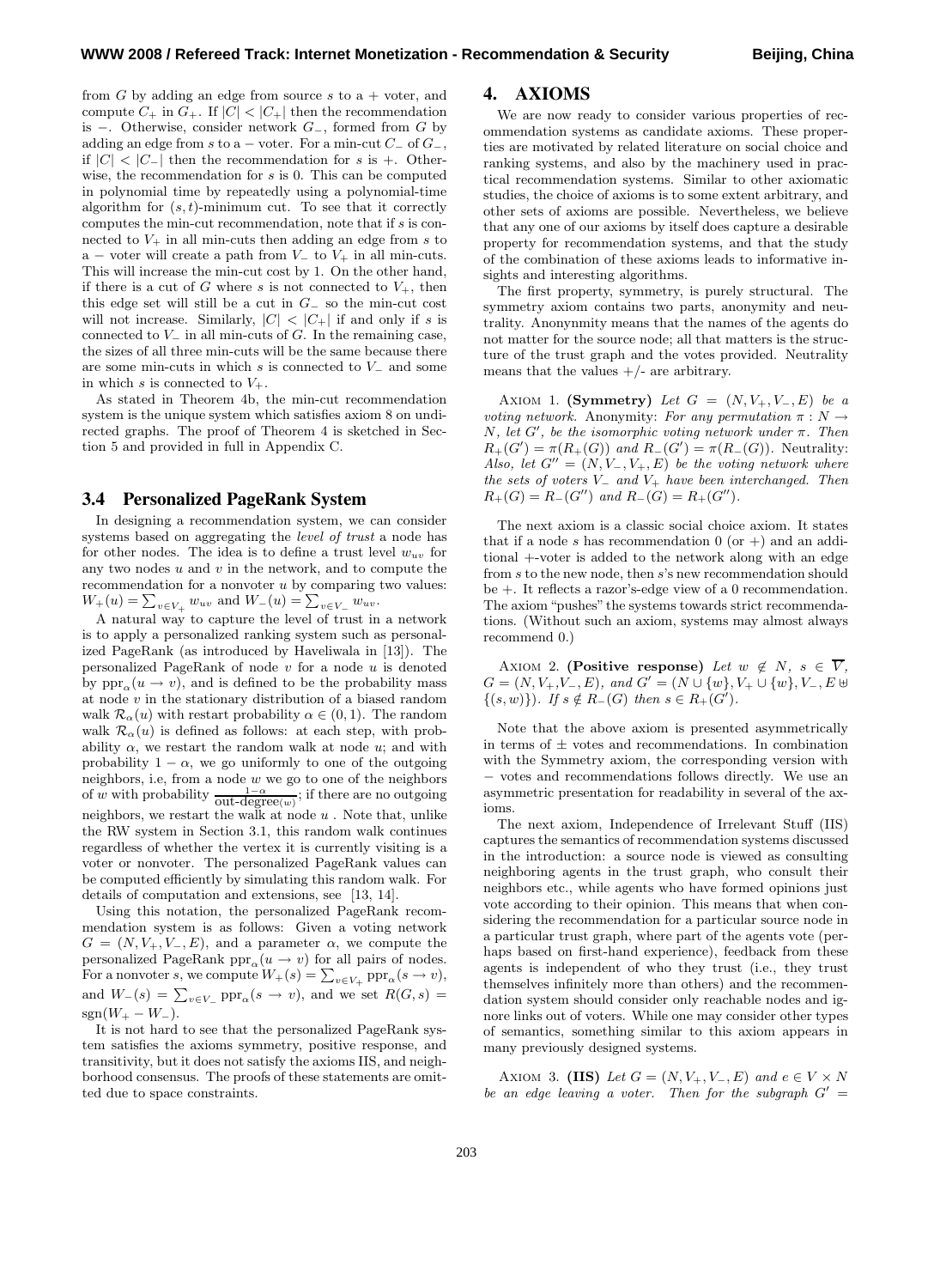$(N, V_+, V_-, E \setminus \{e\})$  *in which e has been removed,*  $R(G)$  =  $R(G')$ *. Similarly, if*  $v \in N$  *is a node not reachable from*  $s \in V$ , then for the subgraph  $G''$  in which node v (and its *associated edges) have been removed,*  $R(G, s) = R(G'', s)$ .

When we write  $R(G) = R(G')$ , as in the above, it means that the recommendations on the two voting networks are identical.

The following requirement deals with some minimal rationality we wish to attribute to the agents; as in the classical theory of choice we are willing to assume something about the vote of an agent who has no a priori opinion only in extreme cases. The neighborhood-consensus axiom does just that: if all the agents trusted by a node v vote  $+$ , and no other nodes touch v's neighbors, then the recommendation of any *other* nonvoter u will remain unchanged if v instead becomes a + voter.

Axiom 4. **(Neighborhood Consensus)** *Fix a voting network*  $G = (N, V_+, V_-, E)$ *, and let*  $s, u \in \overline{V}$  *be distinct nonvoters. Suppose* u *has at least one outgoing edge, and suppose that each outgoing edge*  $(u, v) \in E$  *points to v such that*  $v \in V_+$  *and*  $v$  *has no (incoming or outgoing) neighbors other than* u. Let  $G' = (N, V_+ \cup \{u\}, V_-, E)$ . Then  $R(G, s) = R(G', s).$ 

#### **4.1 Transitivity**

Transitivity is a central concept in the axiomatization of voting [6]. In our context, we consider the case where the underlying trust graph is fixed, but the system needs to deal with more than one item, and different subsets of nodes vote on different items. The definition of transitivity is based on the following binary relation, which describes whether a specified source node trusts a set of nodes A more than another set of nodes B.

DEFINITION 3. Let  $G = (N, V_+, V_-, E)$  be a voting net*work.* If  $s \in R_+(G)$ , then we say that s trusts  $V_+$  more than  $V_$ *relative to multigraph*  $(N, E)$ *.* 

For each source node, a binary relation is generated. The transitivity axiom stipulates that each of these binary relations must be transitive.

AXIOM 5. **(Transitivity)** *For all multigraphs*  $(N, E)$ *, s*  $\in$  $\overline{V}$ *, and disjoint*  $A, B, C \subseteq N$ *, if, relative to*  $(N, E)$ *, s trusts* A *more than* B *and* s *trusts* B *more than* C*, then* s *trusts* A *more than* C*.*

#### **4.2 Trust Propagation**

In this section, we consider *propagation of trust*. Intuitively, if u trusts v and v trusts w, then u should trust w, at least to some extent. Much has been written about trust propagation within social networks (see, e.g., [12]) and the axiom below is a conservative interpretation that agrees with much of the literature.

One would like to say that if  $u$  trusts nonvoter  $v$ , and  $v$ trusts w, then we can simply add an edge from  $u$  to  $w$  without changing anything. However, our system is supposed to reflect degrees of trust, and this would falsely inflate such trust. Instead, we count edges as follows. Suppose there are  $k$  edges leaving v (that don't point to u). Suppose that there happen to be  $k$  edges from  $u$  to  $v$ . Then we can remove  $k$ edges from  $u$  to  $v$  and replace them by  $k$  new edges from  $u$ to the k nodes that v trusts (besides  $u$ ), and no recommendations should change.

AXIOM 6. **(Trust propagation)** Let voting network  $G =$  $(N, V_+, V_-, E), u \neq v \in \overline{V}$ , and suppose that the edges leav*ing* v (besides those to u) are  $(v, w_1), \ldots, (v, w_k), (w_i \neq u)$ *for some integer* k*. Suppose that* E *contains exactly* k *copies of*  $(u, v)$ *. Then, for*  $E' = (E \oplus \{(u, w_1), \ldots, (u, w_k)\})$  $\{(u, v) * k\}$  and  $G' = (N, V_+, V_-, E')$ , we have that  $R(G) =$  $R(G^{\prime}).$ 

Another natural axiom is *scale invariance*. Loosely speaking, this means that the amount of trust placed in a node is relative.

AXIOM 7. **(Scale invariance)** In voting network  $G =$  $(N, V_+, V_-, E), u \in V$ *, and*  $k \ge 1$ *. Let*  $G' = (N, V_+, V_-, E \cup$  $E'$ ), where  $E'$  is the multiset containing  $k$  copies of each of *the edges leaving* v. Then  $R(G) = R(G')$ .

It states that we can duplicate all edges leaving a node an arbitrary number of times without changing recommendations.

#### **4.3 Majority and Groupthink**

The majority axiom states that a node's recommendation should equal the majority of the recommendations and votes of its trusted neighbors. We say the sign of an edge is *positive*, *negative*, or *neutral* if it points to a node with positive vote or recommendation, negative vote or recommendation, or 0 recommendation, respectively.

AXIOM 8. **(Majority)** *Let*  $G = (N, V_+, V_-, E)$  *be a voting network, and let let*  $s \in \overline{V}$  *be any nonvoter. Then, the recommendation of* s *should be equal to the majority of the signs of the edges leaving* s*.*

We are using the strict notion of majority as defined in Section 2. This choice is somewhat arbitrary, though it fits well with the next axiom. Also note that one can further axiomatize majority itself, but we leave it as is for the sake of brevity. Unfortunately, the majority axiom by itself does not imply unique recommendations on cyclic graphs (think about a graph with two nonvoters that point to each other). Instead, we consider the following property.

Groupthink refers to a social phenomenon in which an entire group of people arrive at a ridiculous conclusion through self-reinforcing interactions. The no-groupthink axiom rules this out and imposes strong semantics on the system. There are two parts to this axiom. First, we consider the case that an entire group of nonvoters are all recommended  $+$ . This strong position should be based on something external, since no member voted. The requirement is that, among the edges leaving the group, a majority must point to nodes with  $+$ votes or recommendations. Furthermore, if a majority of the edges leaving the group point to nodes with  $+$  votes or recommendations, then the group must contain at least one node with  $+$  recommendation.

Since no-groupthink is inconsistent for general directed graphs, we define it for specific graphs. We say that a recommendation system R *avoids groupthink for* G if the following holds:

AXIOM 9. **(No groupthink)** Let  $S \subseteq \overline{V}$  be a nonempty *set of nonvoters. Let*  $E'$  *be the multiset of edges in*  $E$  *from* S to  $N \setminus S$ *. (a)* If  $S \subseteq R_+(G)$ *, then a strict majority of the edges in* E' must point to nodes in  $R_+(G) \cup V_+$ *. (b)* If a strict *majority of the edges in* E' *point to nodes in*  $R_+(G) \cup V_+$ *, then*  $S \cap R_+(G) \neq \emptyset$ *.*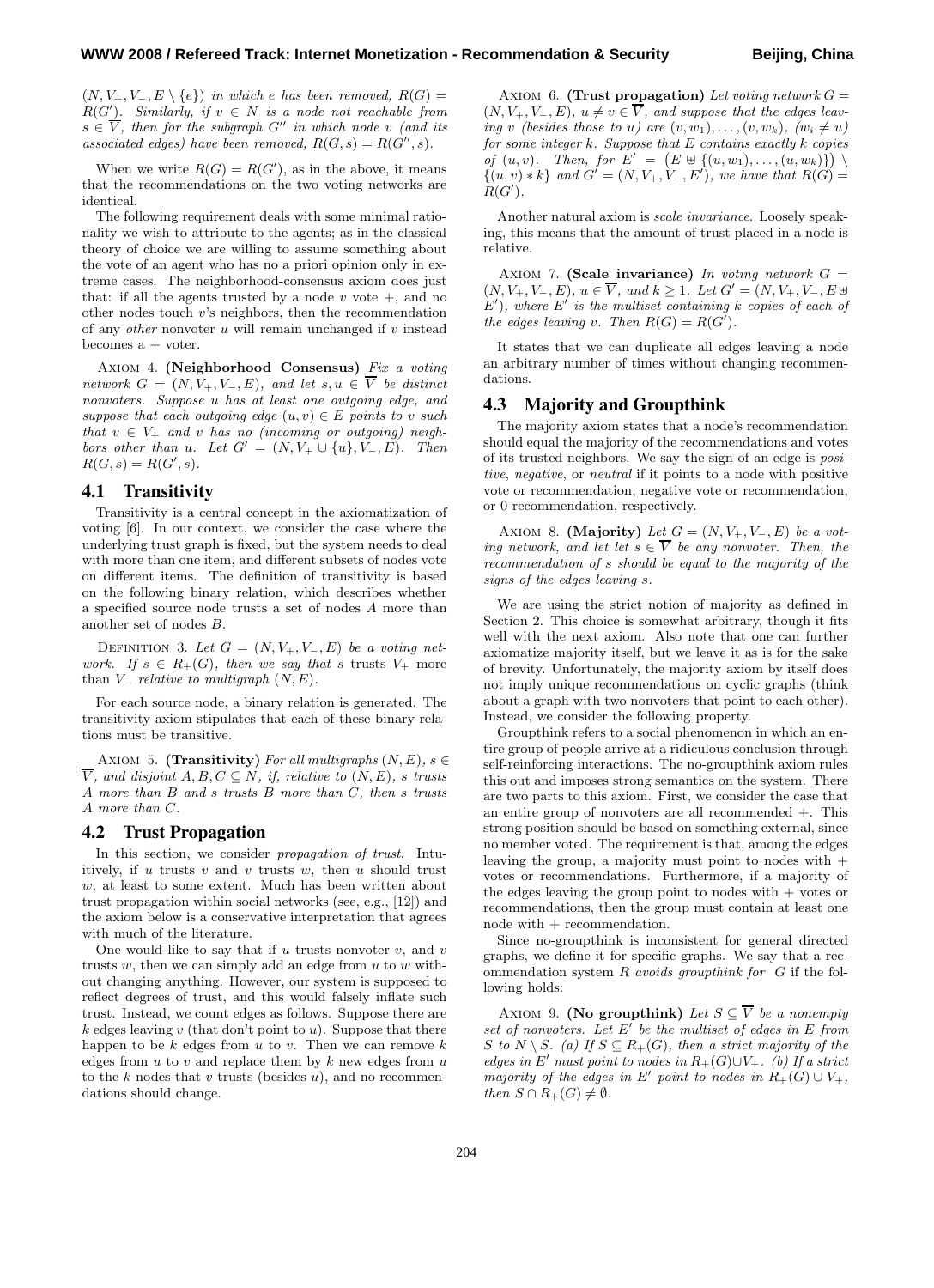

**Figure 3: (i) Example demonstrating the impossibility of axioms 1-5. (ii) In this example,** s **trusts**  $\{u\}$  more than  $\{v\}$ ,  $\{v\}$  more than  $\{w\}$  and  $\{w\}$  more **than** {u}**. The details are described in the text.**

When  $S$  is a singleton the no-groupthink axiom reduces to the majority axiom. Hence no-groupthink can be interpreted as a generalization of the majority axiom to larger sets. Note that the no-groupthink axiom is incompatible with the scaleinvariance axiom.

#### **5. ANALYSIS SKETCH**

In this section, we give intuition underlying the proofs of the three theorems from Section 1.2. Formal proofs are deferred to the Appendix.

For Theorem 1, the example in Figure 3(i) is used to demonstrate impossibility. Relative to the depicted graph, one can show that s trusts set  $A$  more than  $B$ ,  $B$  more than C, and C more than A, contradicting transitivity. To show that the set of axioms is a minimal impossible set, we construct five recommendation systems, each one satisfying all but one of the axioms. For example, the RW recommendation system satisfies axioms 1-4 but does not satisfy axiom 5 (transitivity).

Figure 3(ii) gives another example worthy of discussion. When  $u$  votes +,  $v$  votes -, and  $w$  does not vote, it is reasonable that  $s$  should be  $+$  due to its extra path to  $u$ through  $w$  and the fact that multiple edges in our system reflect additional trust. However, continuing along these lines, symmetry leads to a cycle in the transitivity relation. While this argument does not follow from axioms 1-5, it is suggestive of problems due to transitivity.

For Theorem 2, we first apply a sequence of transformations to the graph, to get the graph to a point in which all edges lead to voters. Each of these transformations can be shown, by the axioms, not to change any recommendations. Moreover, none of these transformations change the recommendations computed by RW. Thus, the problem is reduced to showing that the theorem holds when all edges point to voters.

The transformation process iterates through the nonvoters, and, for each non-voter, it removes all incoming edges by a combination of edge duplication and trust propagation. When we are left with edges only to voters, axioms 1-4 are still not sufficient to determine the recommendations of nodes due to possible multiple edges. However, by applying the trust propagation axiom again (in some sense in reverse), we complete the argument.

For Theorem 4, part (a) on rooted trees is much simpler than part (b). For part (a), the no-groupthink axiom on an individual implies directly that its vote will equal the majority of its outgoing neighbors' recommendations. This can be applied from the sinks upwards to get uniquely the MoM system.

For part (b), our proof is by contradiction. We begin by assuming that the recommendations do not match those of the min-cut system and use a case analysis to show that, in each case, some set of nodes engages in groupthink.

#### **6. INCENTIVE COMPATIBILITY**

Incentive compatibility is a desirable property for voting systems. In our context, it not only means that an agent will have incentive to vote according to its prior opinion, but it means that an agent (or a set of agents) cannot be more effective by creating false edges (or even false nodes).

To discuss incentive compatibility, one needs to discuss preferences. We say an agent has *positive preferences* if an agent prefers a set of recommendations that is, node by node, larger than or equal to another set of recommendations (where  $+$  is larger than 0 and  $-$ , and 0 is larger than −). Similarly, for *negative preferences*.

We say a recommendation system is *incentive compatible* if (1) every set of agents with positive preferences is at least as happy with the outcomes when they all vote  $+$  and report trust honestly, as they would be in any other scenario that they can collude to create; and (2) the same is true for every set of agents with negative preferences when they all vote −.

For example, suppose a set of agents  $T$  have positive preferences, and node  $s \notin T$  receives a 0 or – when all agents in  $S$  vote  $+$ . Incentive compatibility implies that s cannot receive a greater recommendation when agents in T take any of the following strategic actions (sometimes called *Sybil attacks*):

- $T$  creates an arbitrarily large set of fictitious agents  $F$ .
- $\bullet$  T and F create arbitrary edges between themselves, and arbitrary outgoing edges from themselves to other agents. (They are not allowed to alter edges which start at non-malicious agents.)
- Arbitrary subsets of  $S \cup F$  vote +, vote -, and do not vote.

This implies that the set  $S$  will never strictly prefer any outcome (under their control) other than that achieved when they all vote +. It is relatively straightforward to see that RW satisfies incentive compatibility, as the best strategy for a group of agents to maximize another node's vote is to maximize the probability that the first voting node encountered votes +. Before a random walk reaches that malicious agents, it is out of their control. Once it reaches them, they might as well terminate the walk with  $a + v$ ote.

It is similarly straightforward to verify that the MoM system also satisfies incentive compatibility if we enforce the fact that the cheating agents cannot create any cycles in the graph. Lastly, the min-cut system also obeys the above type of incentive compatibility. Note that personalized PageRank does not satisfy incentive compatibility, since a voting node with positive preferences might have an incentive to alter its outlinks.

Incentive compatibility is closely linked to axiom 3 (IIS), but they are not equivalent.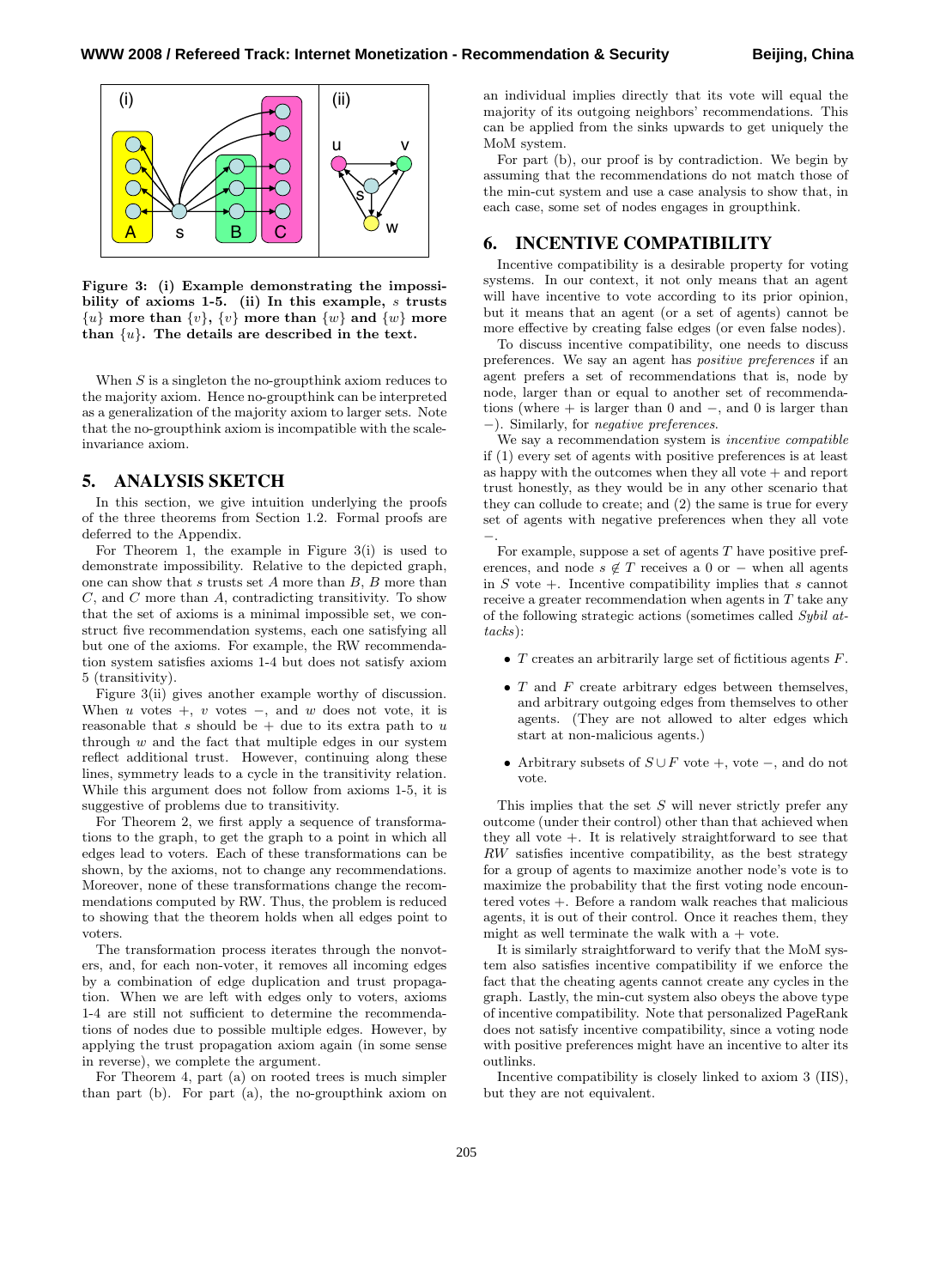# **7. CONCLUSIONS**

In this paper, we initiated the axiomatic study of trustbased recommendation systems. This allows for rigorous evaluation of recommendation systems. Our work deals both with a normative approach, where the ramifications of natural postulates are considered, and with the descriptive approach where we aim at fully characterizing particular systems. In particular, we have found five basic axioms that cannot be satisfied simultaneously, for which any proper subset can be satisfied. In addition, we have given a sharp characterization of the random walk recommendation system. This was obtained by replacing an axiom capturing a notion of transitivity with ones capturing trust propagation and duplication.

**Acknowledgments.** We thank the attendees of the "DI-MACS Workshop on the Boundary between Economic Theory and Computer Science" for their many helpful comments.

# **8. REFERENCES**

- [1] A. Altman and M. Tennenholtz. On the axiomatic foundations of ranking systems. In *Proc. 19th International Joint Conference on Artificial Intelligence*, pages 917–922, 2005.
- [2] A. Altman and M. Tennenholtz. Ranking systems: the pagerank axioms. In *EC '05: Proceedings of the 6th ACM conference on Electronic commerce*, pages 1–8, New York, NY, USA, 2005. ACM Press.
- [3] A. Altman and M. Tennenholtz. An axiomatic approach to personalized ranking systems. In *Proc. 20th International Joint Conference on Artificial Intelligence*, 2006.
- [4] A. Altman and M. Tennenholtz. Quantifying incentive compatibility of ranking systems. In *Proc. of AAAI-06*, 2006.
- [5] A. Altman and M. Tennenholtz. Incentive compatible ranking systems. In *Proceedings of the 2007 International Conference on Autonomous Agents and Multiagent Systems (AAMAS-07)*, 2007.
- [6] K. Arrow. *Social Choice and Individual Values (2nd Ed.)*. Yale University Press, 1963.
- [7] P. Avesani, P. Massa, and R. Tiella. A trust-enhanced recommender system application: Moleskiing. In *SAC '05: Proceedings of the 2005 ACM symposium on Applied computing*, pages 1589–1593, New York, NY, USA, 2005. ACM Press.
- [8] Y. Bakos and C. N. Dellarocas. Cooperation without enforcement? a comparative analysis of litigation and online reputation as quality assurance mechanisms. MIT Sloan School of Management Working Paper No. 4295-03, 2003.
- [9] A. Borodin, G. O. Roberts, J. S. Rosenthal, and P. Tsaparas. Link analysis ranking: algorithms, theory, and experiments. *ACM Trans. Inter. Tech.*, 5(1):231–297, 2005.
- [10] A. Cheng and E. Friedman. Sybilproof reputation mechanisms. In *P2PECON '05: Proceeding of the 2005 ACM SIGCOMM workshop on Economics of peer-to-peer systems*, pages 128–132, New York, NY, USA, 2005. ACM Press.
- [11] R. Dash, S. Ramchurn, and N. Jennings. Trust-based mechanism design. In *Proceedings of the Third*

*International Joint Conference on Autonomous Agents and MultiAgent Systems*, pages 748–755, 2004.

- [12] R. Guha, R. Kumar, P. Raghavan, and A. Tomkins. Propagation of trust and distrust. In *WWW '04: Proceedings of the 13th international conference on World Wide Web*, pages 403–412, 2004.
- [13] T. Haveliwala. Topic-sensitive pagerank. In *WWW '02: Proceedings of the 11th international conference on World Wide Web*, pages 517–526, 2002.
- [14] T. Haveliwala, S. Kamvar, and G. Jeh. An analytical comparison of approaches to personalizing pagerank, 2003. Technical report, Stanford University.
- [15] D. Houser and J. Wooders. Reputation in auctions: Theory and evidence from ebay. Working Paper, University of Arizona, 2000.
- [16] J. M. Kleinberg. Authoritative sources in a hyperlinked environment. *Journal of the ACM (JACM)*, 46(5):604–632, 1999.
- [17] R. Levien. *Attack Resistant Trust Metrics*. PhD thesis, University of California, Berkeley, 2002.
- [18] P. Massa and P. Avesani. Controversial users demand local trust metrics: An experimental study on epinions.com community. In *Proc. of AAAI-05*, pages 121–126, 2005.
- [19] L. Page, S. Brin, R. Motwani, and T. Winograd. The pagerank citation ranking: Bringing order to the web. Technical Report, Stanford University, 1998.
- [20] Pennock D. M., Horvitz E., and Giles C. L. Social Choice Theory and Recommender Systems: Analysis of the Axiomatic Foundations of Collaborative Filtering. In *Proceedings of the National Conference on Artificial Intelligence (AAAI-2000)*, pages 729–734. AAAI Press, 2000.
- [21] P. Resnick and R. Zeckhauser. Trust among strangers in internet transactions: Empirical analysis of ebay's reputation system. Working Paper for the NBER workshop on empirical studies of electronic commerce, 2001.
- [22] P. Resnick, R. Zeckhauser, R. Friedman, and E. Kuwabara. Reputation systems. *Communications of the ACM*, 43(12):45–48, 2000.
- [23] A. P. Singh, A. Gunawardana, C. Meek, and A. C. Surendran. Recommendations using absorbing random walks. Manuscript under submission.
- [24] G. Slutzki and O. Volij. Ranking participants in generalized tournaments. *International Journal of Game Theory*, 33(2):255–270, 2005.
- [25] M. Tennenholtz. Reputation systems: An axiomatic approach. In *Proceedings of the 20th conference on uncertainity in Artificial Intelligence (UAI-04)*, 2004.

# **APPENDIX**

# **A. PROOF OF THEOREM 1**

First, we show that there exists a recommendation that satisfies any proper subset of the axioms. In the following cases, we consider a voting network  $G = (N, V_+, V_-, E)$  and source  $s \in N$ .

**1. System without symmetry.** Consider the trivial recommendation system that always recommends +. This system trivially satisfies the remaining axioms.

**2. System without positive response.** Consider the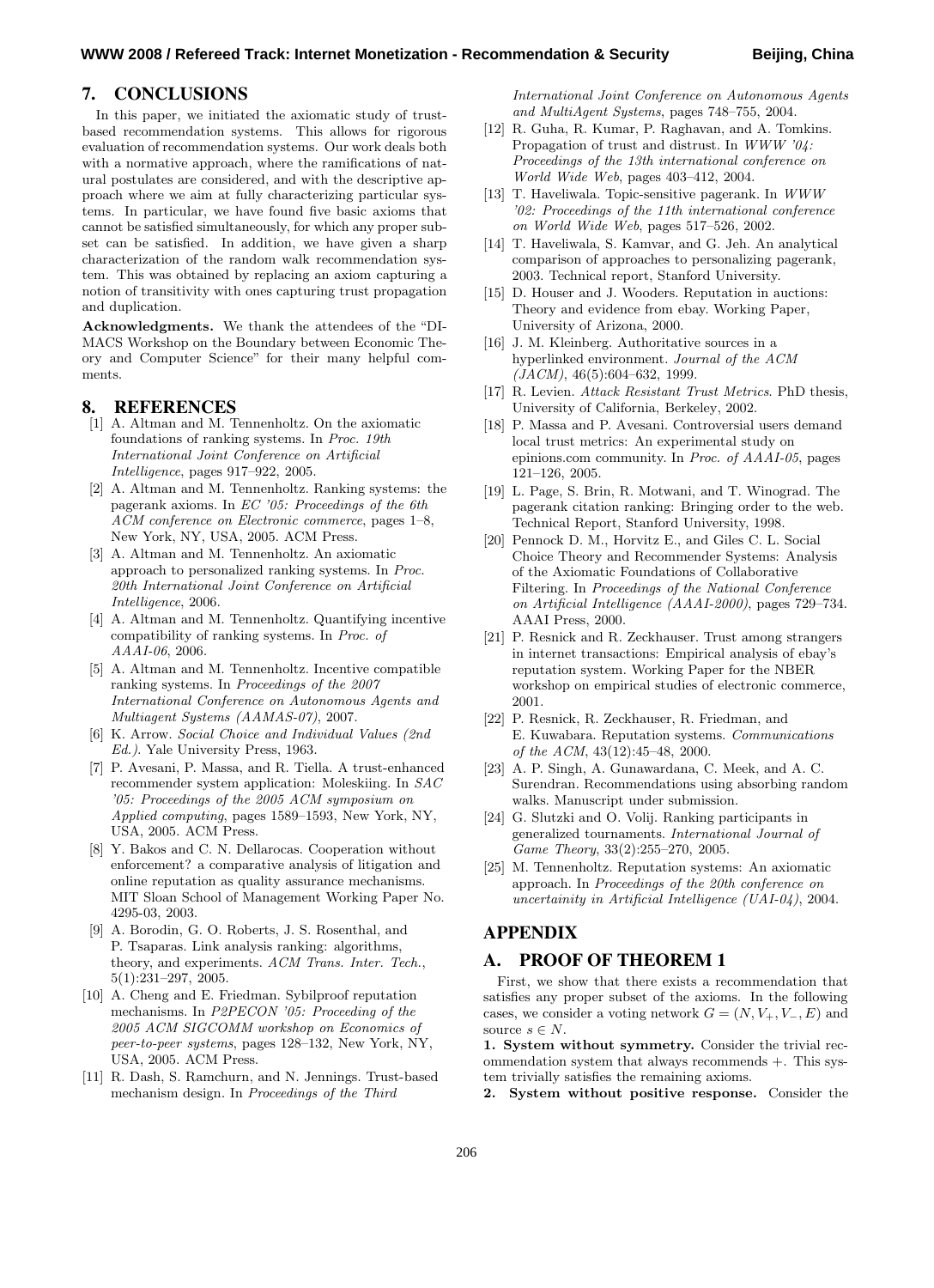trivial recommendation system that always recommends 0. This system trivially satisfies the remaining axioms. (Recall that axiom 4, neighborhood consensus, refers only to distinct non-voters.)

**3. System without neighborhood-consensus.** Consider the recommendation system which assigns to each nonvoter u the recommendation equal to  $sgn(a - b)$  where a is the number of edges from  $u$  to positive voters and  $b$  is the number of edges to negative voters. It is symmetric, neutral, and obeys positive response. It obeys IIS since immediate neighbors of s are reachable and can not be removed. Transitivity is implied by the fact that this "local majority" system simply counts the number of edges leading to a set of nodes; since the number of edges connecting to  $X \subseteq \text{Succ}(s)$ is fixed, it obeys transitivity.

**4. A System Without IIS.** In order to design a recommendation system that satisfies all axioms except IIS, define  $S_+$  to be the set of nodes  $u \in N$  that have at least one outgoing neighbor, and all of whose outgoing neighbors are in  $V_+$  and have no neighbors other than u. (These are essentially the nodes described in the consensus axiom, except that it applies to voters as well, e.g.,  $S_+ \cap V_-$  is not necessarily empty.) Similarly define S−. For any nonvoter  $s \in \overline{V}$ , the recommendation to s is + if  $s \in S_+$ , - if  $s \in S_-$ . For *all* of the remaining nonvoters, the recommendation is  $sgn(|S_+ \cup V_+|-|S_- \cup V_-|).$ 

It is easy to see that this recommendation system satisfies symmetry. The positive response axiom follows from the fact that the recommendation 0 for s can be generated only when  $|S_+ \cup V_+| = |S_- \cup V_-|$ . Adding a new positive voting node w that is pointed to by only s must increase  $|S_+ \cup V_+|$  and cannot increase  $|S_-\cup V_-|$ , since  $s \notin S_-\cup S_+\cup V_-\cup V_+$ . To see that the system satisfies neighborhood consensus, note that moving a nonvoter from  $S_+$  to  $V_+$  doesn't change any the sets in any other way. Finally, to see that the system satisfies transitivity, consider disjoint  $A, B, C \subseteq N$  and  $s \in N$  such that  $s$  trusts  $A$  more than  $B$  and  $B$  more than  $C$ . Note that  $S_+$  depends only on  $V_+$  and is independent of  $V_-.$  Also note that switching the sign of the votes switches the sets  $S_+$  and S<sup>−</sup> due to the symmetry of the algorithm.

Next consider two cases. In case 1, suppose that  $s \in S_+$ when  $V_+ = A$ . This means that s will receive a positive recommendation when  $V = C$  so s trusts A more than C. In case 2,  $s \notin S_+$  when  $V_+ = A$ . Since s trusts A more than  $B$  and  $B$  more than  $C$ , this means in particular that  $s \notin S_+$  when  $V_+ = B$  nor when  $V_+ = C$  (and  $s \notin S_$ when  $V_-= B$  or  $V_-= C$ ). Hence, in all cases, s's vote will equal sgn( $|S_+ \cup V_+|$  –  $|S_- \cup V_-|$ ). Thus  $|S_+ \cup V_+|$  is a measure of trust of s in a set  $V_{+}$ , and hence the system obeys transitivity.

**5. A System Without Transitivity.** Theorem 2 implies that RW, the random walk recommendation system, satisfies axioms 1-4.

**6. Inconsistency** Now we prove that there is no recommendation system satisfying axioms 1-5. Consider the graph  $(V, E)$  depicted in Figure 3(i). We claim that s trusts A more than  $B$  and  $s$  trusts  $B$  more than  $C$ , but  $s$  does not trust  $A$ more than C. This will prove impossibility.

To see that  $s$  trusts  $A$  more than  $B$ , consider the voting network  $G = (V, A, B, E)$ . By the IIS axiom, we can ignore the edges from  $B$  to  $C$  without changing the recommendation to s, to get voting network  $G'$ . Next imagine removing one of the nodes in A (and its associated edge) to get voting network  $G''$ . Since  $G''$  is a star graph with three + votes, three  $-$  votes, and 2 nonvoters aside from  $s$ , the recommendation for s has to be 0 by the symmetry axiom. By positive response, therefore, the recommendation for  $s$  in  $G'$  has to be  $+$  and hence s trusts A more than B.

To see that  $s$  trusts  $B$  more than  $C$ , consider the voting network  $G = (V, B, C, E)$ . Again by the IIS axiom, we can ignore the edges from  $B$  to  $C$  without changing the recommendation to s. We are now again in a star graph with  $3 +$ votes, 2 − votes, and 4 0 votes. By symmetry and positive response, as above, the recommendation to s must be  $+$ , which is what we needed.

Finally, to see that  $s$  does not trust  $A$  more than  $C$ , consider the voting network  $G = (V, A, C, E)$ . By three applications of neighborhood consensus we can take the votes of B to be all −. By IIS we can transform the graph yet again into a star graph, this time with  $5 -$  votes and  $4 +$  votes. As reasoned above, the recommendation to  $s$  must be and hence s does not trust A more than C.  $\Box$ 

#### **B. PROOF OF THEOREM 2**

We first apply a sequence of transformations to the graph, to get the graph to a point in which all edges lead to voters or sink nonvoters. Each of these transformations can be shown, by the axioms, not to change any recommendations. Moreover, none of these transformations change the recommendations computed by RW. Hence, it suffices to show the theorem for the case where all edges point to voters or sink nonvoters.

The transformation removes all edges pointing to any single nonvoter (that is not a sink), as follows. Take a node v which is a nonvoter but has out-degree  $k > 0$ . Take any other node u that points to  $v \ell > 0$  times. We will apply trust propagation to remove these edges to  $v$ , without adding other edges to  $v$ . To do this, we apply  $\ell$ -fold edge duplication (scale invariance) to  $v$  and  $k$ -fold edge duplication (scale invariance) to u without changing any recommendations. This makes the number of edges from  $u$  to  $v$  equal to  $\ell k$  and the out-degree of v also equal to  $\ell k$ . Hence, we can apply trust propagation to remove all edges from u to  $v$ . This can be applied in turn to each node that points to  $v$ , to get a graph where all edges point to voters or sink nonvoters.

Note that each of these transformations does not change the recommendations of the RW system, either. The reason is that RW obeys scale invariance and trust propagation, which can be seen easily from the random walk definition. When the random walk reaches a non-sink nonvoter, it continues on a random edge out of that nonvoter. The trust propagation simply provides a "shortcut" which exactly simulates two steps of the random walk at this point.

So, without loss of generality, it suffices to show the RW system is correct for a graph with only edges pointing to voters and sink nonvoters. Consider any source s and the subgraph reachable from that source via directed edges through nonvoters. If no voter had multiple edges pointing to it, then the theorem would follow from positive response and symmetry. The reason is that when there were an equal number of  $+$  and  $-$  voters, by symmetry the recommendation of s would have to be 0, regardless of the structure of edges to nonvoter sinks. By positive response, adding any number of edges from  $s$  to more new  $+$  voters would cause the recommendation of s to become positive (similarly for  $-$  voters).